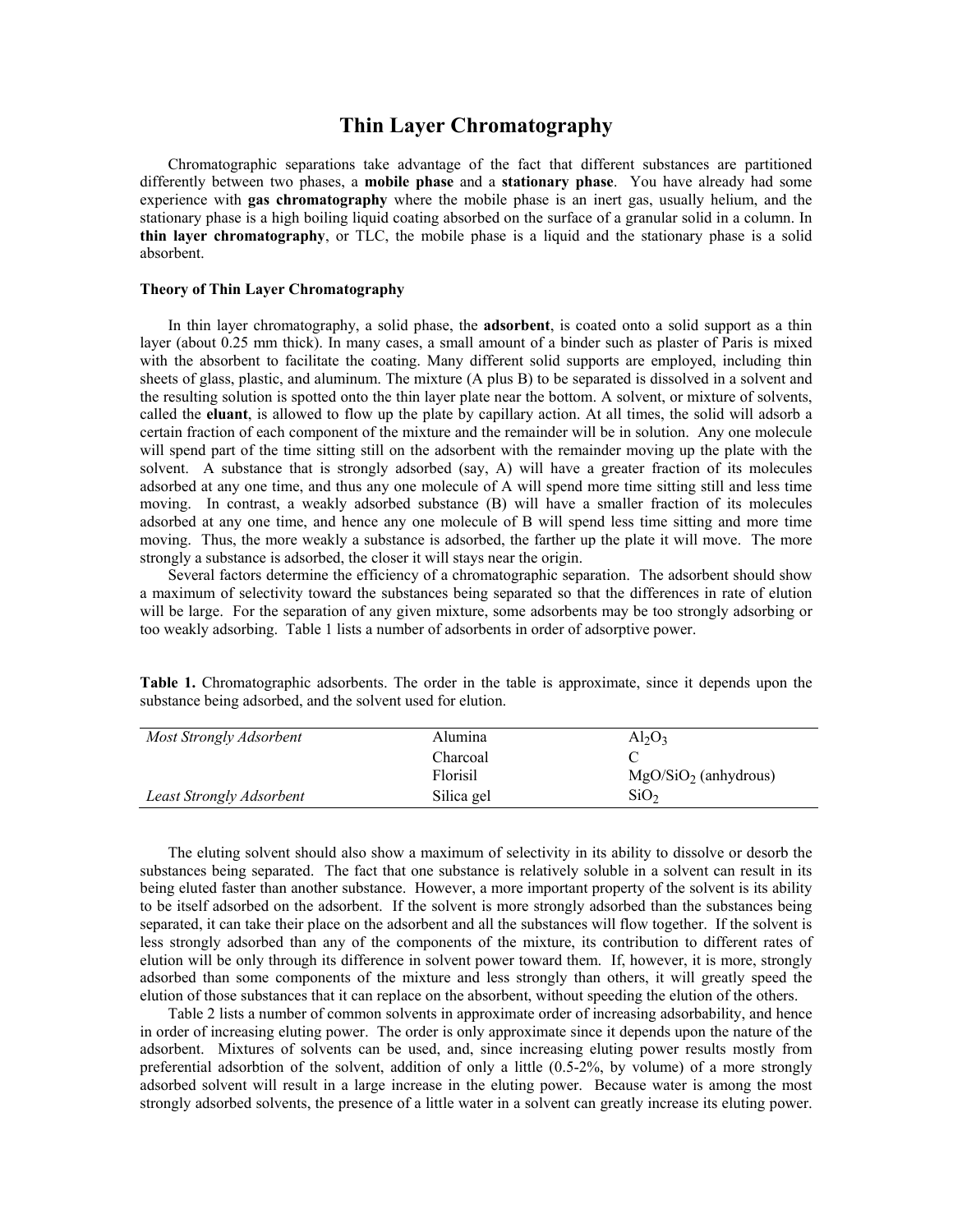For this reason, solvents to be used in chromatography should be quite dry. The particular combination of adsorbent and eluting solvent that will result in the acceptable separation of a particular mixture can be determined only by trial.

| Least Eluting Power (alumina as adsorbent)    | Petroleum ether (hexane; pentane) |  |
|-----------------------------------------------|-----------------------------------|--|
|                                               | Cyclohexane                       |  |
|                                               | Carbon tetrachloride              |  |
|                                               | Benzene                           |  |
|                                               | DichIoromethane                   |  |
|                                               | Chloroform                        |  |
|                                               | Ether (anhydrous)                 |  |
|                                               | Ethyl acetate (anhydrous)         |  |
|                                               | Acetone (anhydrous)               |  |
|                                               | Ethanol                           |  |
|                                               | Methanol                          |  |
|                                               | Water                             |  |
|                                               | Pyridine                          |  |
| Greatest Eluting Power (alumina as adsorbent) | Organic acids                     |  |

**Table 2.** Eluting solvents for chromatography

If the substances in the mixture differ greatly in adsorbability, it will be much easier to separate them. Often, when this is so, a succession of solvents of increasing eluting power is used. One substance may be eluted easily while the other stays at the top of the column, and then the other can be eluted with a solvent of greater eluting power. Table 3 indicates an approximate order of adsorbability by functional group.

| Table 3. Adsorbability of organic compounds by functional group |  |  |
|-----------------------------------------------------------------|--|--|
|                                                                 |  |  |

| Least Strongly Adsorbed | Saturated hydrocarbons; alkyl halides     |
|-------------------------|-------------------------------------------|
|                         | Unsaturated hydrocarbons; aIkenyl halides |
|                         | Aromatic hydrocarbons; aryl halides       |
|                         | Polyhalogenated hydrocarbons              |
|                         | Ethers                                    |
|                         | Esters                                    |
|                         | Aldehydes and ketones                     |
|                         | Alcohols                                  |
| Most Strongly Adsorbed  | Acids and bases (amines)                  |
|                         |                                           |

# **Technique of Thin-layer Chromatography**

The sample is applied to the layer of adsorbent, near one edge, as a small spot of a solution. After the solvent has evaporated, the adsorbent-coated sheet is propped more or less vertically in a closed container, with the edge to which the spot was applied down. The spot on the thin layer plate must be positioned above the level of the solvent in the container (Figure 24). If it is below the level of the solvent, the spot will be washed off the plate into the developing solvent. The solvent, which is in the bottom of the container, creeps up the layer of adsorbent, passes over the spot, and, as it continues up, effects a separation of the materials in the spot ("develops" the chromatogram). When the solvent front has nearly reached nearly the top of the adsorbent, the thin layer plate is removed from the container (Figure 25).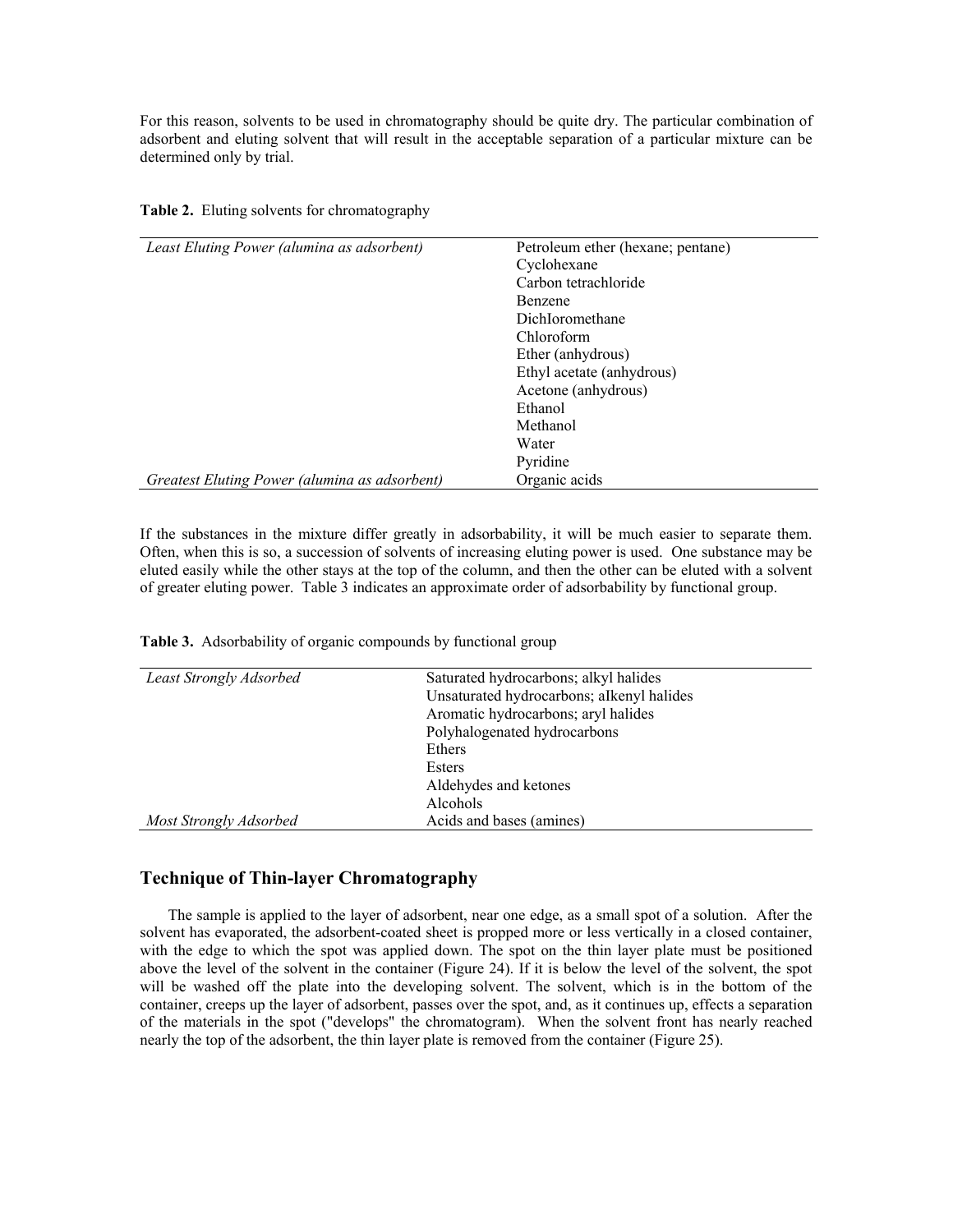

**Figure 24**. Position of the spot on a thin layer plate.

Since the amount of adsorbent involved is relatively small, and the ratio of adsorbent to sample must be high, the amount of sample must be very small, usually much less than a milligram. For this reason, thin-layer chromatography (TLC) is usually used as an analytical technique rather than a preparative method. With thicker layers (about 2 mm) and large plates with a number of spots or a stripe of sample, it can be used as a preparative method. The separated substances are recovered by scraping the adsorbent off the plate (or cutting out the spots if the supporting material can be cut) and extracting the substance from the adsorbent.



**Figure 25**. TLC plate showing distances traveled by the spot and the solvent after solvent front nearly reached the top of the adsorbent.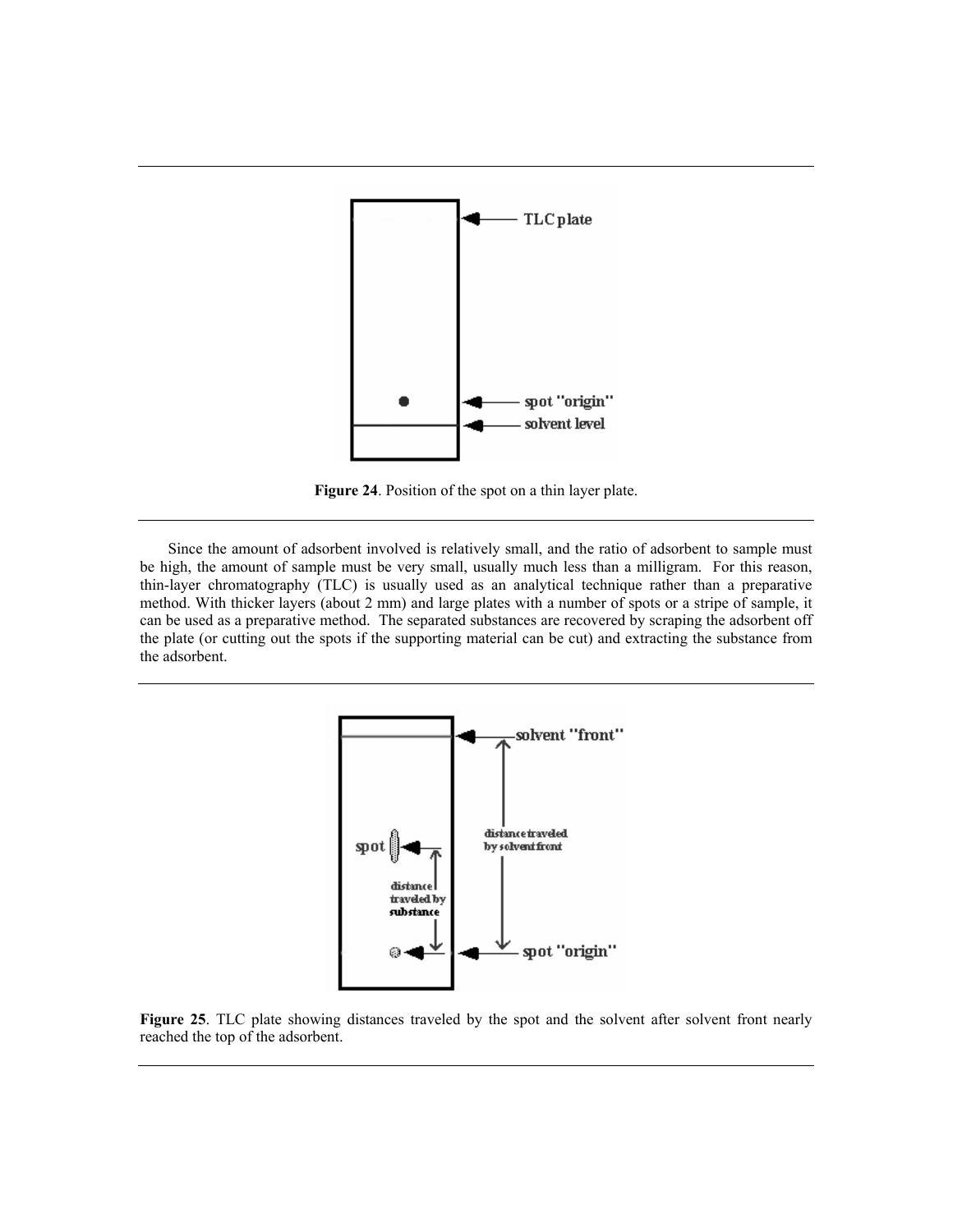Because the distance traveled by a substance relative to the distance traveled by the solvent front depends upon the molecular structure of the substance, TLC can be used to identify substances as well as to separate them. The relationship between the distance traveled by the solvent front and the substance is usually expressed as the **R<sub>f</sub>** value:

> $R_f$  value =  $\qquad$  distance traveled by substance distance traveled by solvent front)

The  $R_f$  values are strongly dependent upon the nature of the adsorbent and solvent. Therefore, experimental  $R_f$  values and literature values do not often agree very well. In order to determine whether an unknown substance is the same as a substance of known structure, it is necessary to run the two substances side by side in the same chromatogram, preferably at the same concentration.

### **Application of the Sample**

The sample to be separated is generally applied as a small spot (1 to 2 mm diameters) of solution about 1 cm from the end of the plate opposite the handle. The addition may be made with a micropipet prepared by heating and drawing out a melting point capillary. As small a sample as possible should be used, since this will minimize tailing and overlap of spots; the lower limit is the ability to visualize the spots in the developed chromatogram. If the sample solution is very dilute, make several small applications in the same place, allowing the solvent to evaporate between additions. Do not disturb the adsorbent when you make the spots, since this will result in an uneven flow of the solvent. The starting position can be indicated by making a small mark near the edge of the plate.

#### **Development of thin layer plates**

The chamber used for development of the chromatogram (Figure 26) can be as simple as a beaker covered with a watch glass, or a cork-stoppered bottle. The developing solvent (an acceptable solvent or mixture of solvents must be determined by trial) is poured into the container to a depth of a few millimeters. The spotted plate is then placed in the container, spotted end down; the solvent level must be below the spots (see figure below). The solvent will then slowly rise in the adsorbent by capillary action.



**Figure 26**. Developing chamber for thin layer chromatogram.

In order to get reproducible results, the atmosphere in the development chamber must be saturated with the solvent. This can be accomplished by sloshing the solvent around in the container before any plates have been added. The atmosphere in the chamber is then kept saturated by keeping the container closed all the time except for the brief moment during which a plate is added or removed.

## **Visualization**